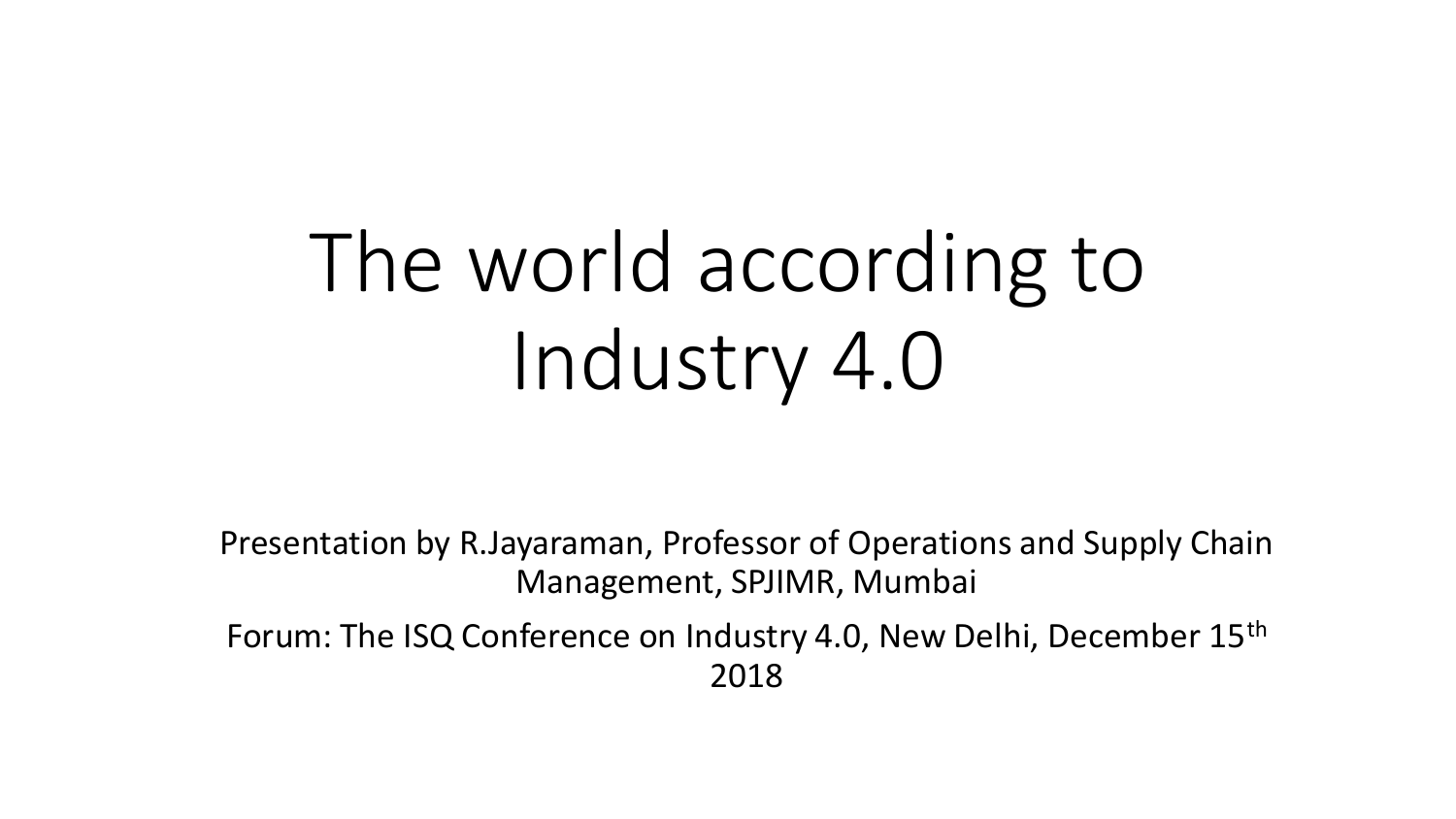

# Three Chains of Activities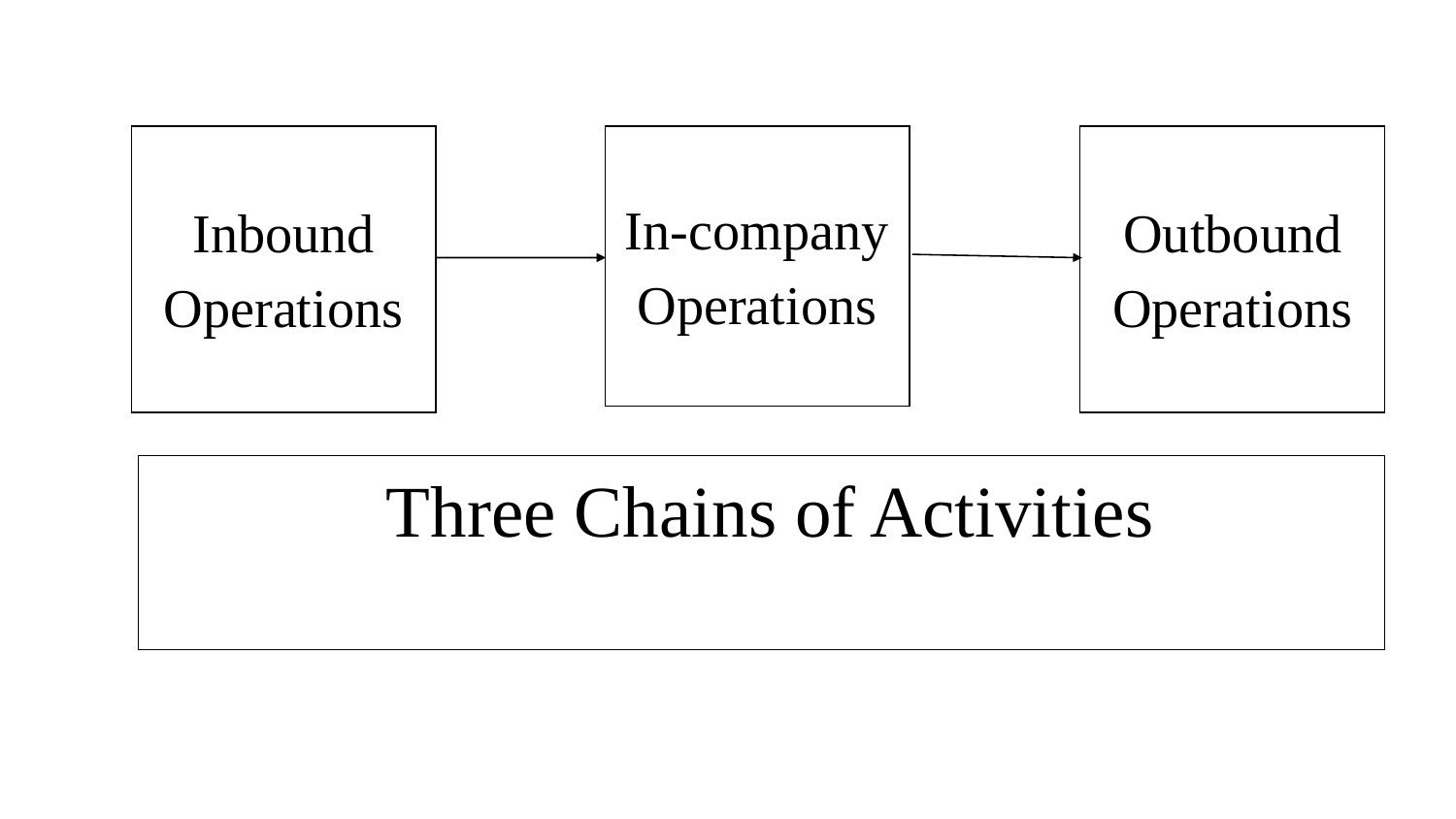| Pre - input        | <b>Input</b>           |                              | <b>In Process</b>                    |                                    |                                                           | Output                       |                     |  |
|--------------------|------------------------|------------------------------|--------------------------------------|------------------------------------|-----------------------------------------------------------|------------------------------|---------------------|--|
| <b>Suppliers</b>   | Loading                | <b>Logistics</b>             | Quality<br>control                   | Inspection                         | <b>Process</b><br>control                                 | <b>FG stores</b>             | <b>Distributors</b> |  |
| <b>Vendors</b>     | In transit             | <b>Unloading</b>             | <b>Business</b><br><b>Excellence</b> | <b>Engineering</b>                 | Project<br><b>Management</b>                              | Outbound<br><b>Logistics</b> | <b>Retailers</b>    |  |
| <b>Inventories</b> | <b>Warehousing</b>     | Inspection                   | PPC                                  | Manufacturing                      | Maintenance                                               | <b>Warehousing</b>           | Last mile           |  |
| <b>Inspection</b>  | Loading                | <b>Returns</b>               | <b>R&amp;D</b>                       | <b>Technology</b>                  | MIS/IT                                                    | In transit                   |                     |  |
| <b>Insurance</b>   | Supplier<br>Management | Storage/RM<br>stores         | <b>Procurement</b>                   | <b>CCHP</b>                        | <b>Customer</b><br>returns                                |                              |                     |  |
|                    |                        | <b>Strategic</b><br>Sourcing | COO's Office/<br>OS.                 | <b>Systems</b><br>certification    | <b>Packaging</b>                                          |                              |                     |  |
|                    |                        |                              | Horizontal<br>integration            | <b>New Products</b><br>Development | <b>Resources</b><br>conservation<br>and<br>sustainability |                              |                     |  |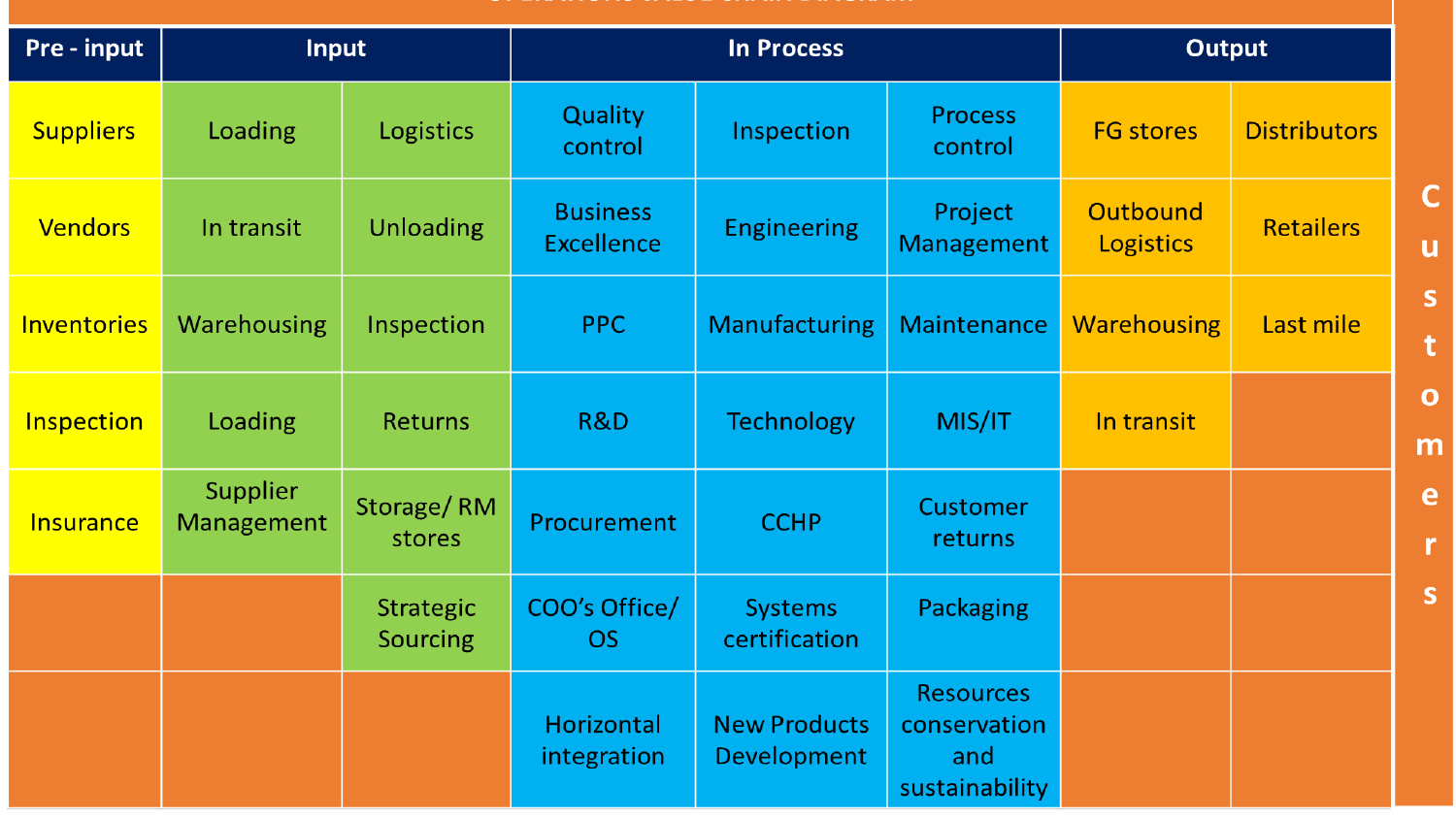# <span id="page-3-0"></span>Why Industry 4.0

- Many reasons
- [The productivity view](#page-4-0)
- The technology view IOT (Connectivity), AI, Big Data, Algorithms, [Analytics and robotics, RFID, super computing, cloud, digitisation](#page-7-0)
- The market view social media, e Commerce
- [The management view](#page-8-0)  Performance 4.0
- [The quality view](#page-13-0)  Quality 4.0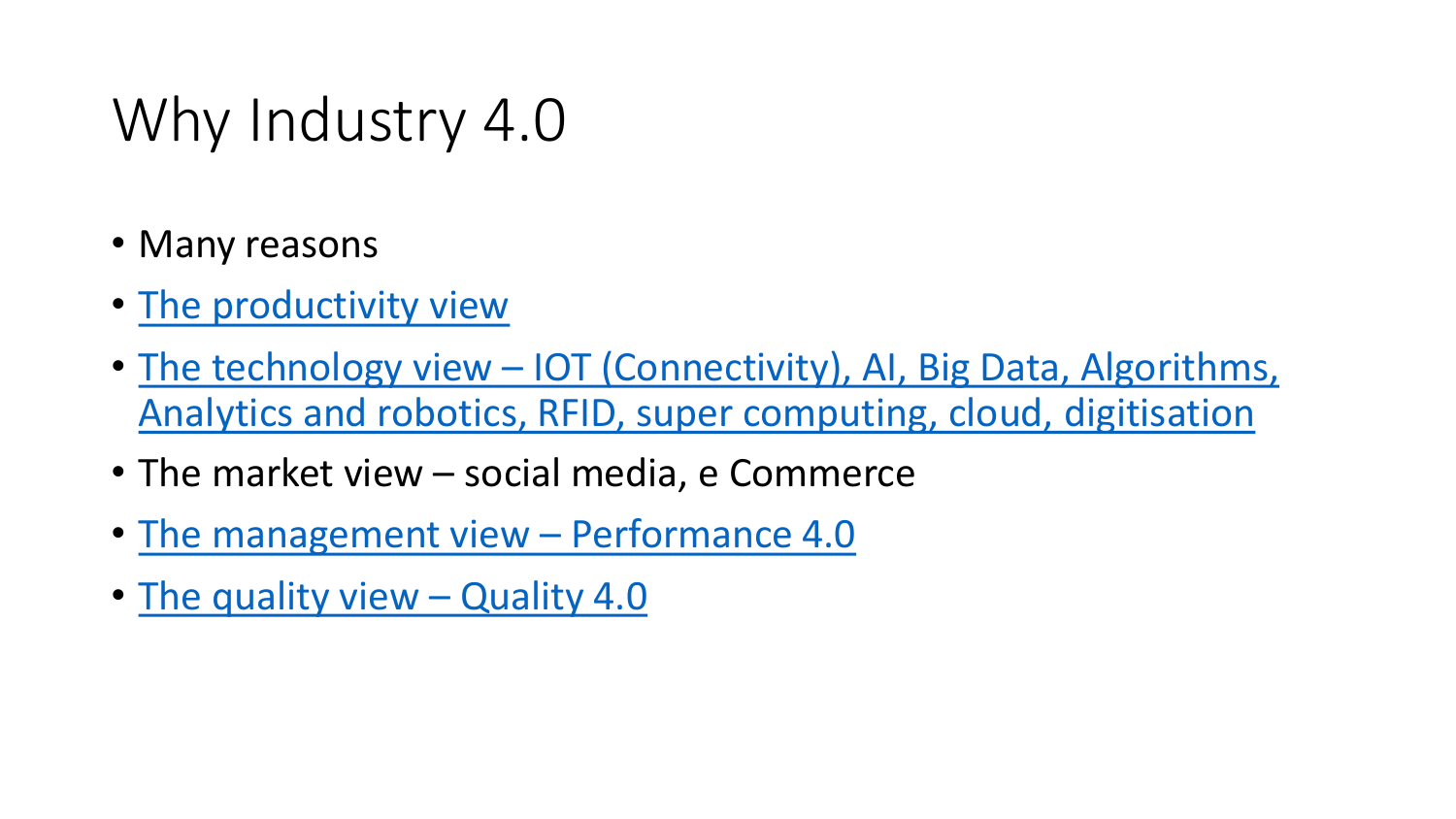



Source: U.S. Bureau of Labor Statistics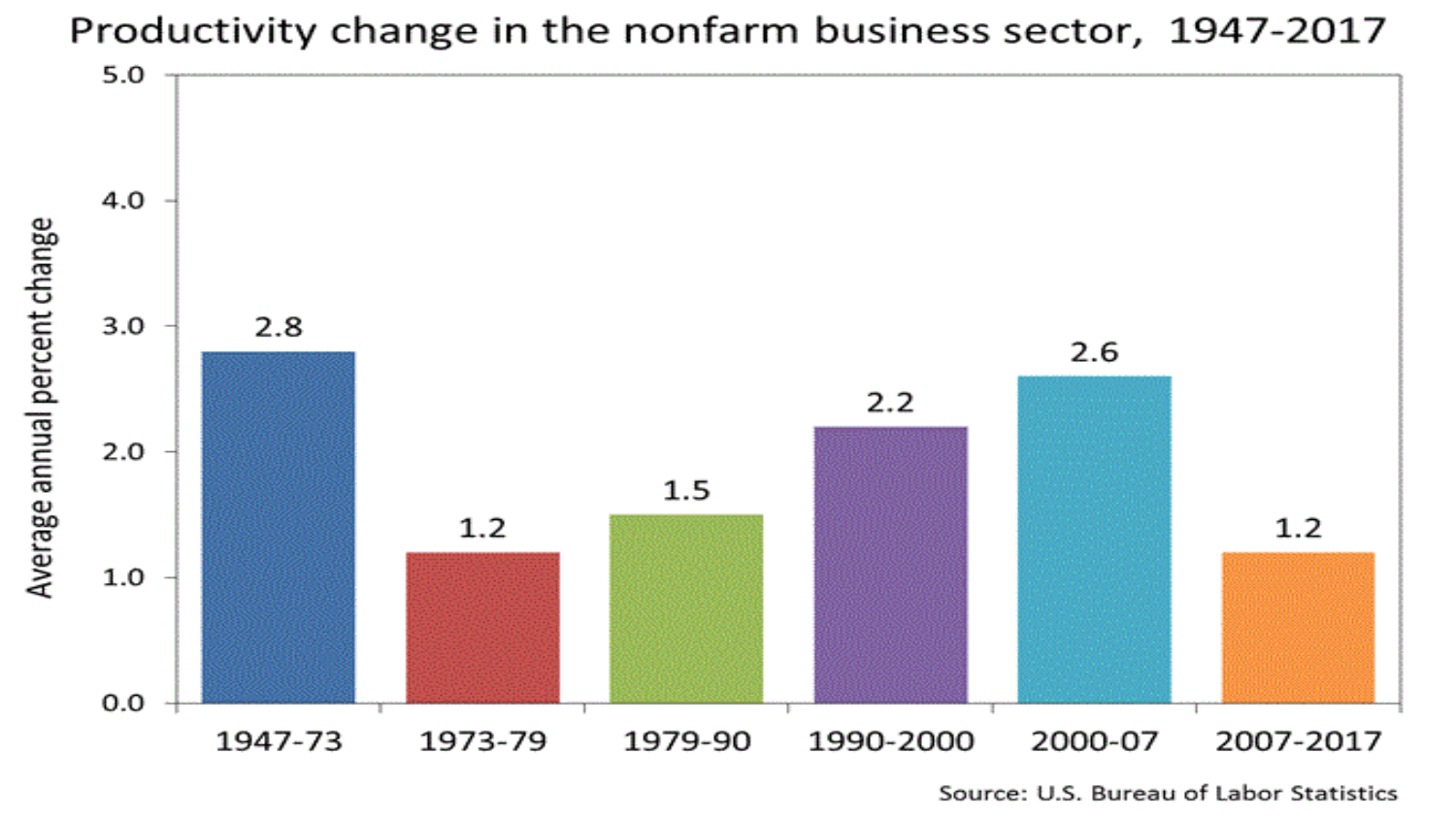

Productivity change in the manufacturing sector, 1987-2017

Source: U.S. Bureau of Labor Statistics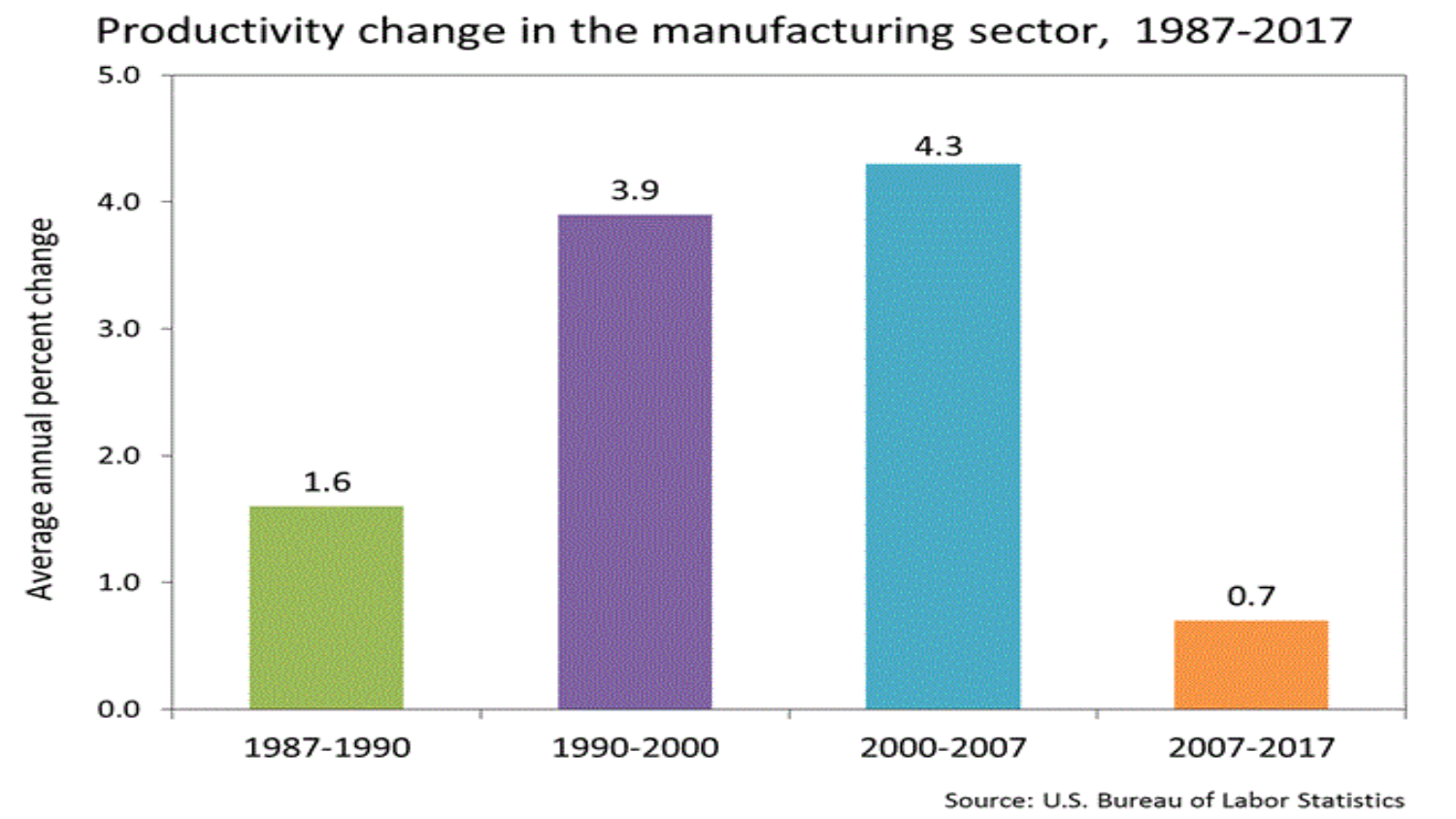|           |                      | IndicatorWhy                                             |                               |                                              |                            |                            |  |
|-----------|----------------------|----------------------------------------------------------|-------------------------------|----------------------------------------------|----------------------------|----------------------------|--|
| Country   |                      | Industry 4.0                                             | 1979-2012                     | 2007-2012                                    | 2010-2011                  | 2011-2012                  |  |
|           | <b>United States</b> | Output per hour<br>output<br>hours                       | 4.0<br>2.6<br>$-1.3$          | 2.7<br>$-0.1$<br>$-2.7$                      | 0.4<br>2.5<br>2.1          | 3.8<br>6.2<br>2.3          |  |
| France    |                      | Output per hour<br>output<br>hours                       | 3.1<br>0.9<br>$-2.1$          | 0.8<br>$-1.6$<br>$-2.4$                      | 2.5<br>2.1<br>$-0.4$       | $-1.1$<br>$-1.9$<br>$-0.9$ |  |
| Germany   |                      | Output per hour<br>output<br>hours                       | 2.8<br>1.3<br>$-1.4$          | 0.5<br>0.1<br>$-0.4$                         | 5.6<br>9.1<br>3.3          | $-0.5$<br>$-0.7$<br>$-0.2$ |  |
| Japan     |                      | Output per hour<br>output<br>hours                       | 3.3<br>2.3<br>$-1.0$          | 1.2<br>$-0.8$<br>$-2.0$                      | $-1.7$<br>$-2.7$<br>$-1.1$ | $-4.7$<br>$-0.2$<br>4.6    |  |
|           | Korea, Rep. of       | Output per hour<br>output<br>hours                       | <b>NA</b><br>8.3<br><b>NA</b> | 5.1<br>5.0<br>$-0.1$                         | 3.7<br>7.3<br>3.4          | 2.4<br>2.2<br>$-0.1$       |  |
| Singapore |                      | Output per hour<br>output<br>hours                       | 4.8<br>6.6<br>1.7             | 5.9<br>5.1<br>$-0.7$                         | 8.1<br>7.8<br>$-0.3$       | $-1.4$<br>0.1<br>1.5       |  |
| Taiwan    |                      | Output per hour<br>output                                | 6.0<br>6.4                    | 4.9<br>5.4                                   | 4.3<br>6.4                 | 0.4<br>1.0                 |  |
|           |                      | Productivity (output per hour), output, and hours worked |                               | 0.5Average Annual compound rates of change 6 |                            |                            |  |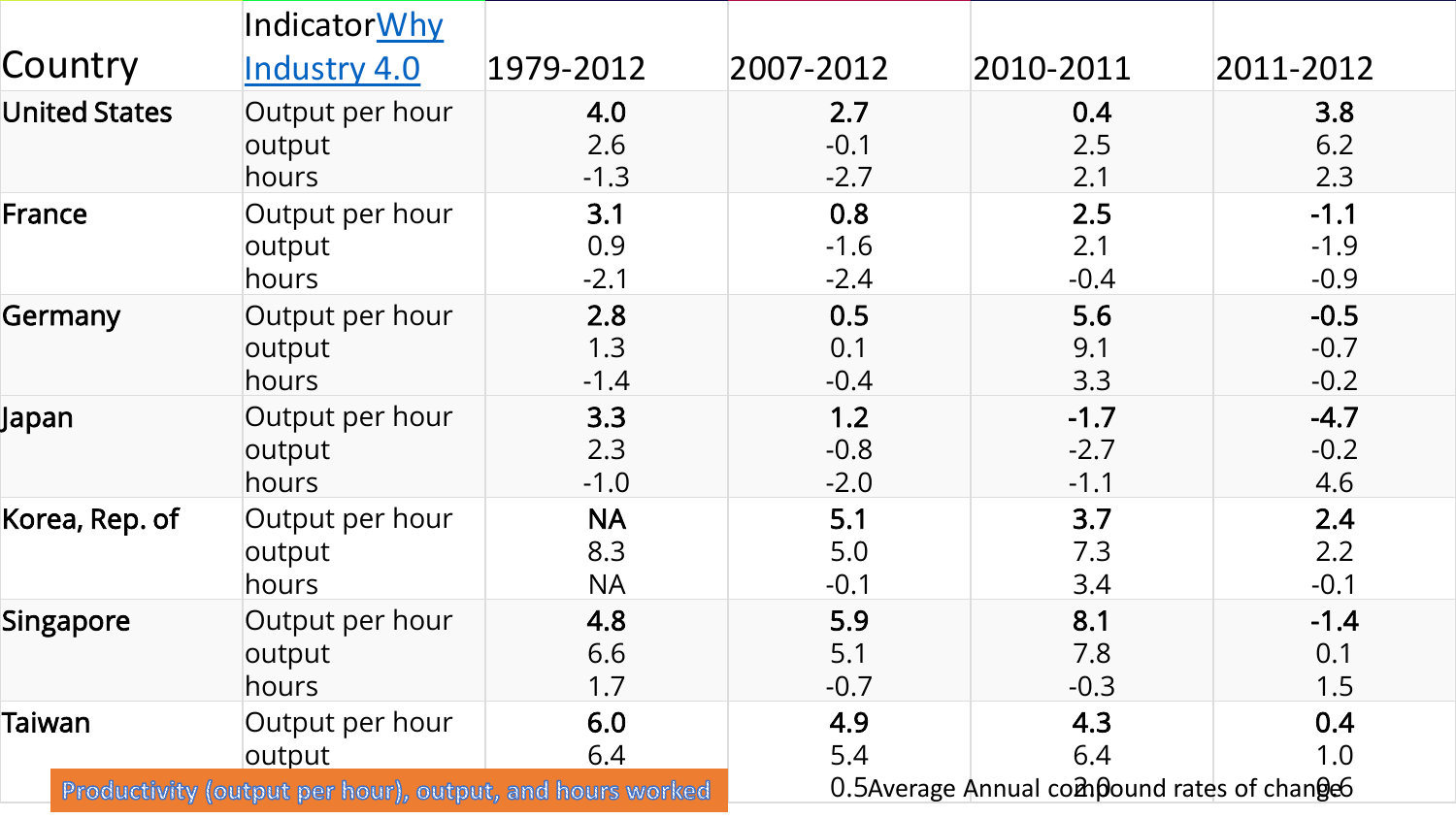

Fig. 1. Showing the Big Data Blocks (BD/IOT) Connected by IOT in the Operations Value Chain diagram  $I - 4.0$  OVC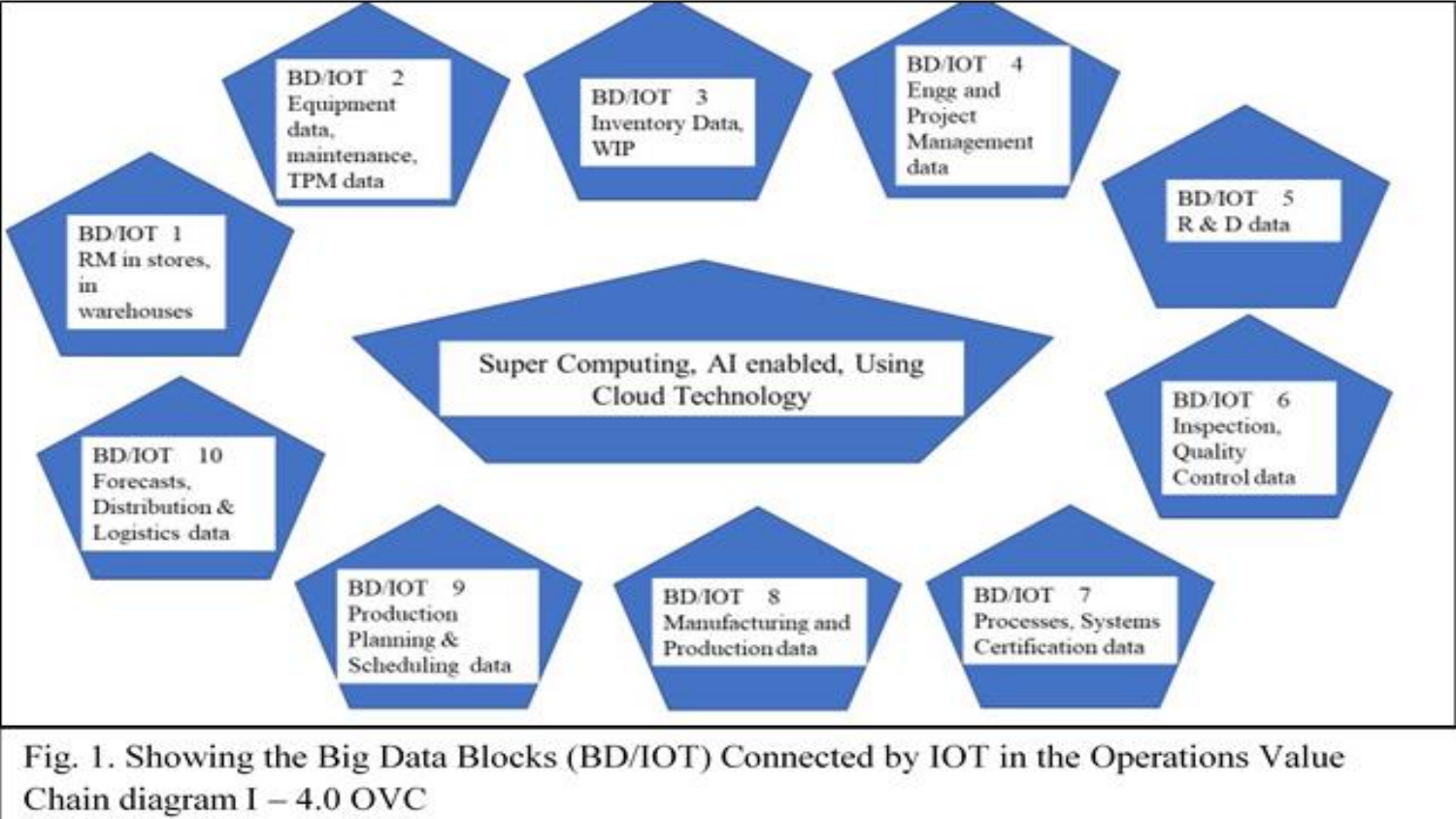# The Benefits of Industry 4.0 are Real

A recent survey by The Business Development Bank of Canada (BDC) revealed that only 39% of Canadian manufacturers have begun adopting Industry 4.0 solutions such as the Industrial Internet. However, the same survey found that companies who have adopted Industry 4.0 are experiencing very real operational benefits. Isn't it time you joined them?

#### **Improve OEE**

ahaha

**CISCO** 

60% of adopters said digital technology helped boost productivity

- · Predict and prevent unplanned downtime
- · Optimize equipment effectiveness and maintenance

### **Reduce Costs**

Almost 50% reduced operating costs

- · Real-time production monitoring and control
- · Predictive maintenance
- Automation and 3D printing

#### **Quality Control**

42% improved overall product quality

· Reduce (or eliminate) customer returns with real-time quality control

### **Innovate Faster**

13% experienced greater capacity to innovate

- · 3D printing
- · Remote expert and collaboration technologies

#### Discover your Industry 4.0 path now.

@ 2017 Cisco and/or its affiliates. All rights reserved. Cisco and the Cisco logo are trademarks or naries of Classo and/or its affiliates in the U.S. and other countries. To view a list of Classo trademarks, go to this URL: www.cis-

11 data countries Business Development Bank of Canada, Industry 4.0: The New Industrial Revolution (2017)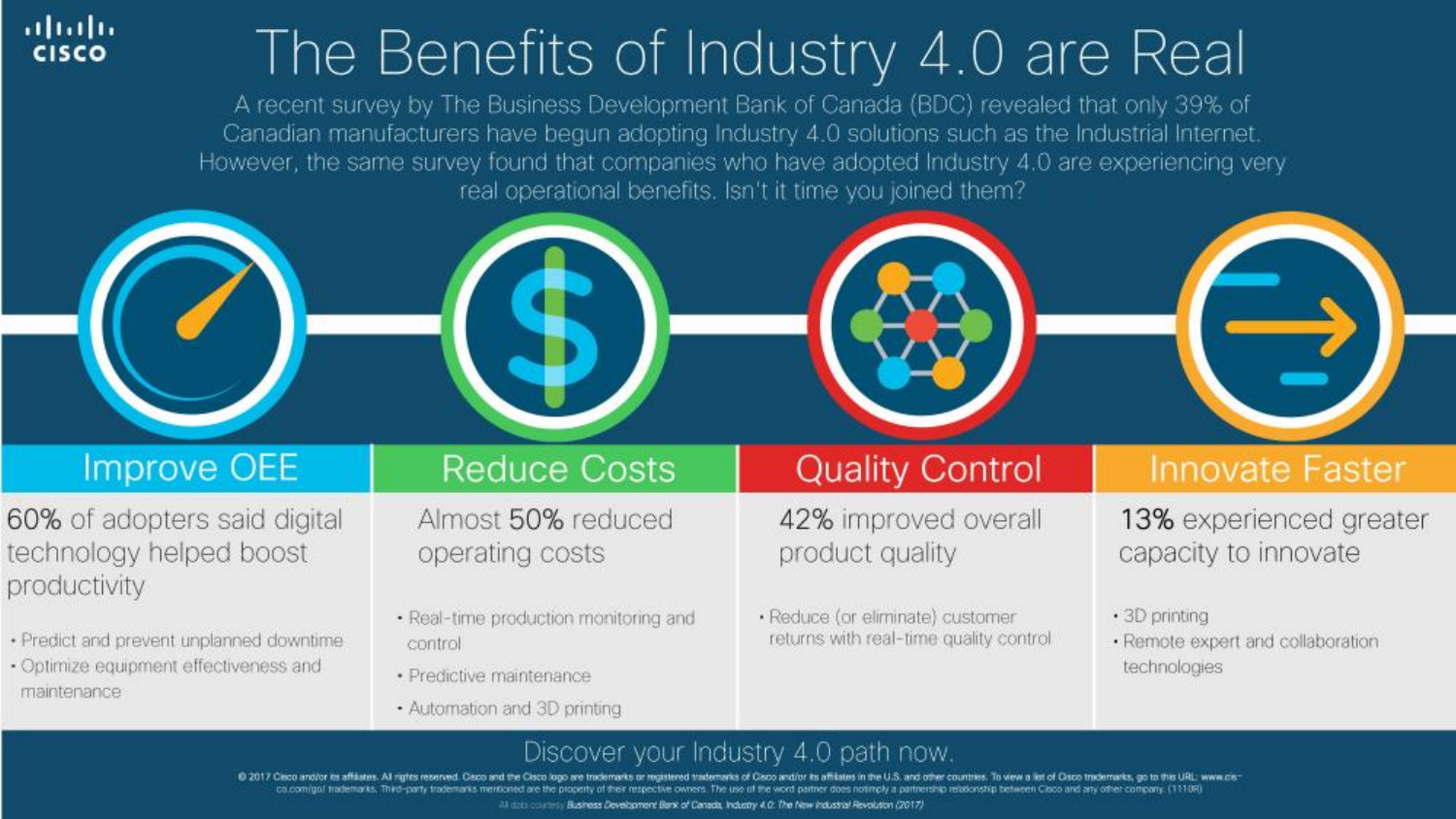- **The Big Data revolution is breathing new life into lean principles and Six Sigma standards.**
- **In effect, it provides back-door entry into a data-rich realm of reasoning that can unlock infinite efficiencies and savings when approached in the right way.**
- **Big Data offers the opportunity for professionals to solve problems previously thought to be unsolvable.**

• **While much progress has been made in medical research and internet marketing, one area overlooked to date is the use of Big Data in the design and improvement of products, services and process quality.** 

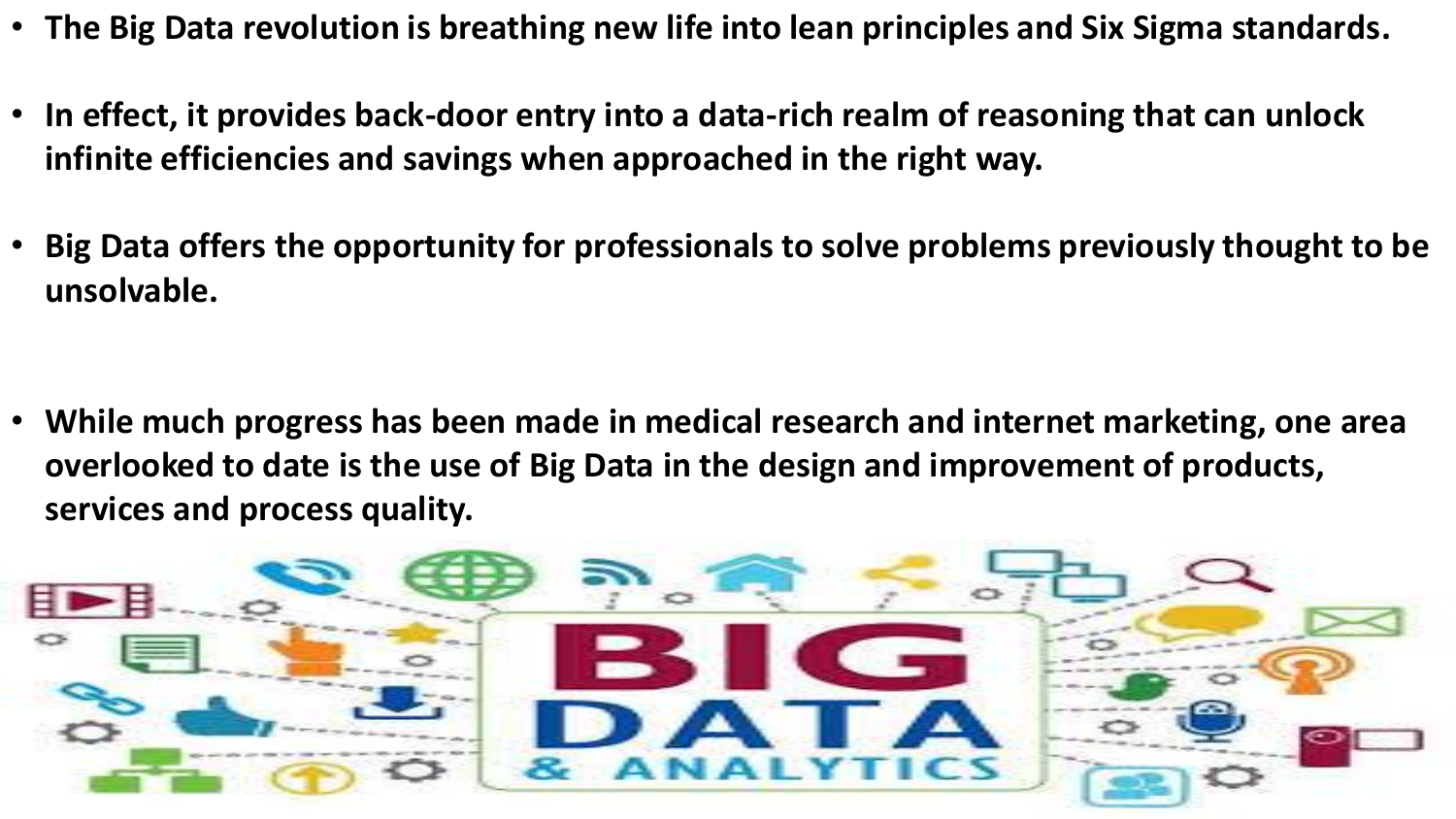- **Customer surveys can help us better understand customer needs and experiences.**
- **The collection of manufacturing data and integrating it with customer data can help improve products and processes.**

- **The bad news is that most data used in data mining and Big Data studies are what are called "observational data," in that they are passively collected, rather than produced by carefully designed and randomized experiments.**
- **Such data require a close assessment of the data pedigree as typically no study design is used to assure that good data and the right data needed to solve the problem are collected**

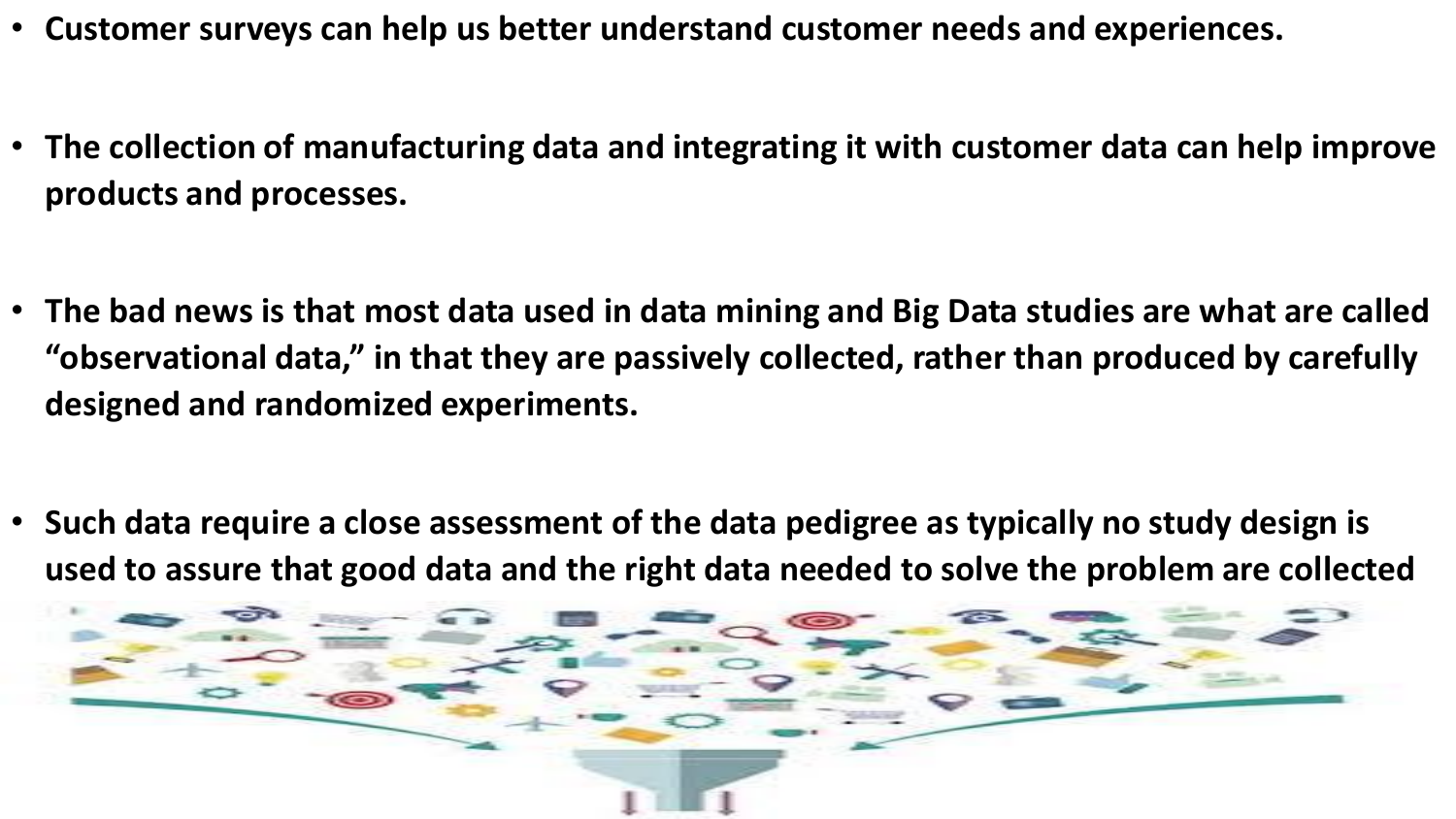These data often have many limitations which need to be taken into account.

On the other hand, many have adopted a philosophy of "Big Data + Fancy Algorithms = Great Results." If things were only so easy! This view ignores what has been learned over the years regarding fundamentals of data analysis:

• Problem context: a proper understanding of the problem context enhances the probability that the improvement project will be successful.

• Sequential nature of problem solving: studies are rarely completed with a single data set, but typically require the sequential analysis of several data sets over time

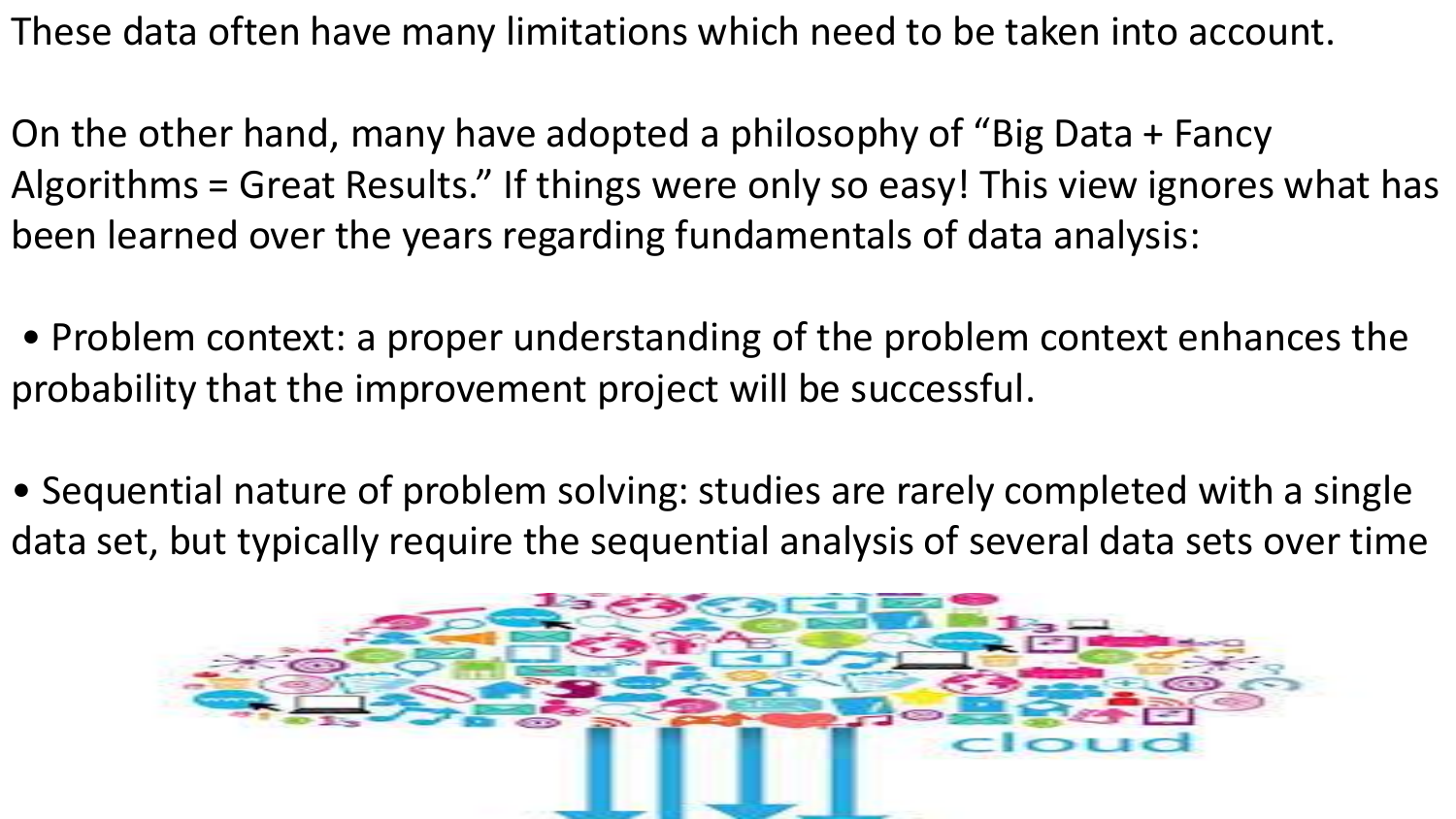- Strategic thinking: is needed to identify a strategy for how the project will be executed and how the data analysis will proceed. [Why Industry 4.0](#page-3-0)
- Data pedigree: must be assessed to determine the value of the data for solving the problem, quality of the data and how the data should be analyzed.
- Subject matter knowledge: should be used to help define the problem, assess the data pedigree, guide analysis and interpret the results.

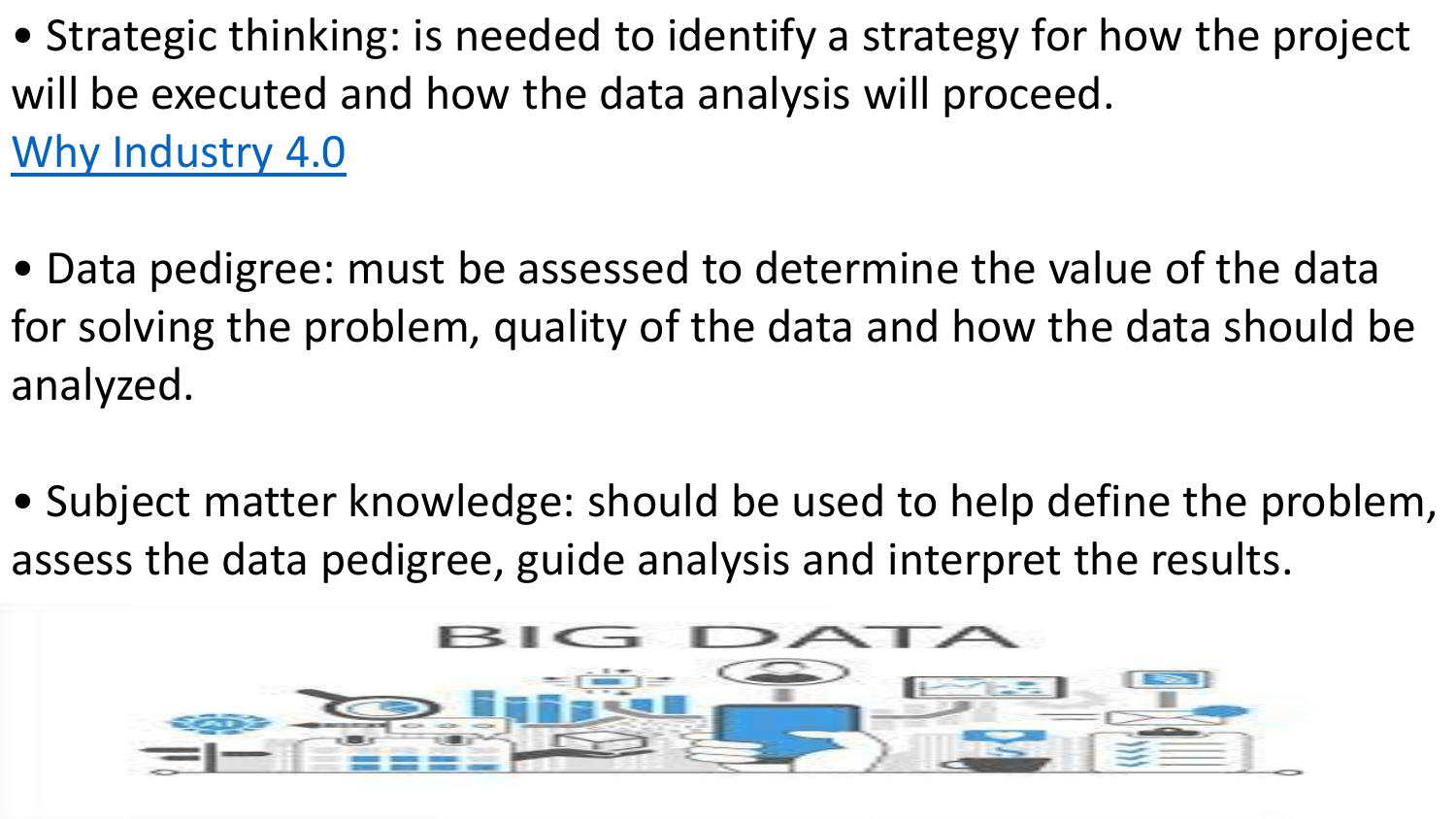### **Four Industries with Most to Gain** from IoT



(Total value: \$14.4 trillion) **Source: Cisco**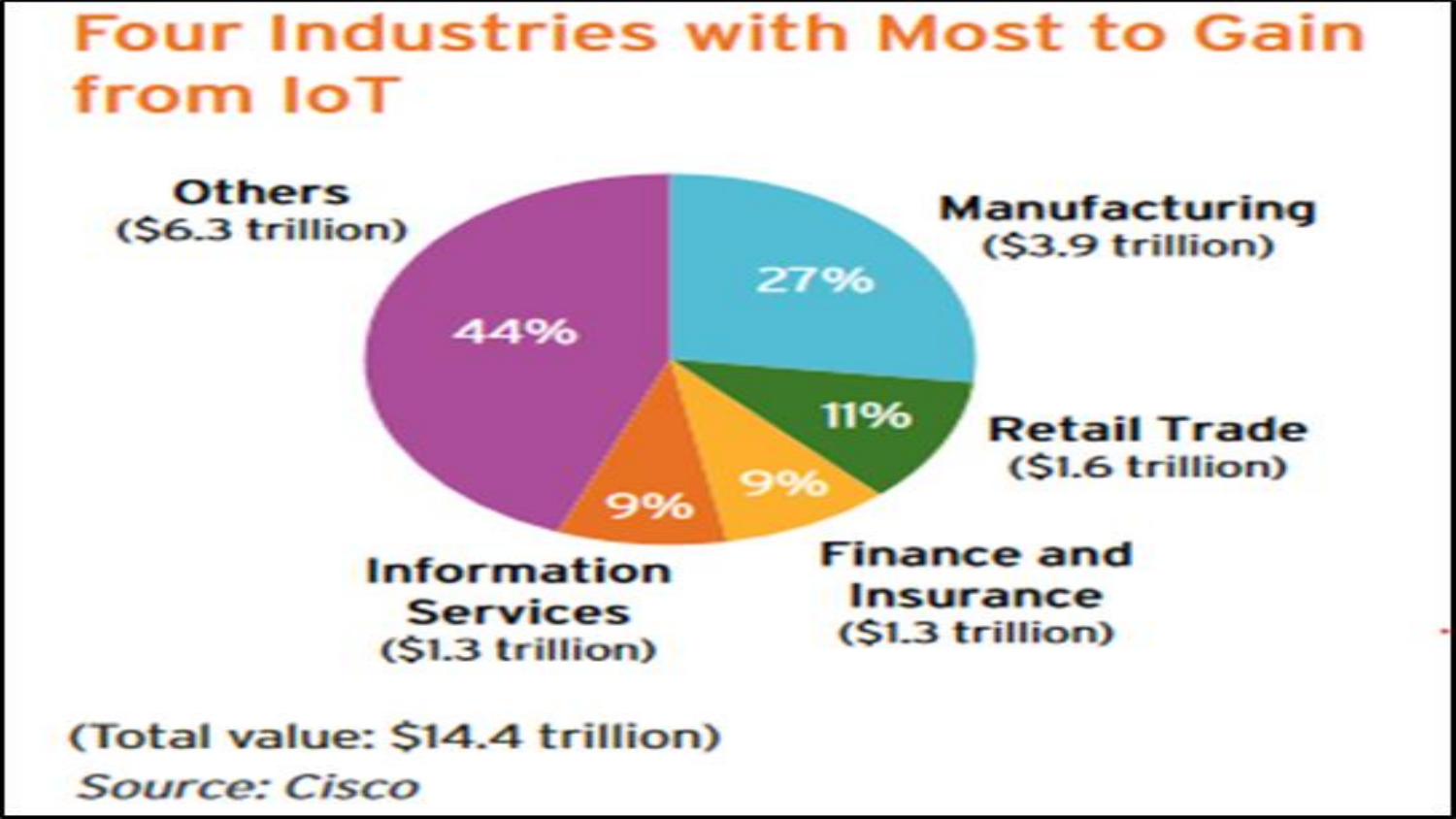#### **Cost of IoT adoption**

- Cost of sensors
- Cost of RFIDs
- Cost of infrastructure and peripheral devices
- Cost of software development
- Cost of data storage capacity development
- Cost of integration with analytics applications
- Cost of software installation and implementation
- Opportunity cost of integration with legacy systems
	- o *Loss of working hours during migration*
	- o *Loss of sales during migration*
	- o *Loss of quality/performance drop during migration*
- Cost of training personnel
- Cost of low productivity in operationalization period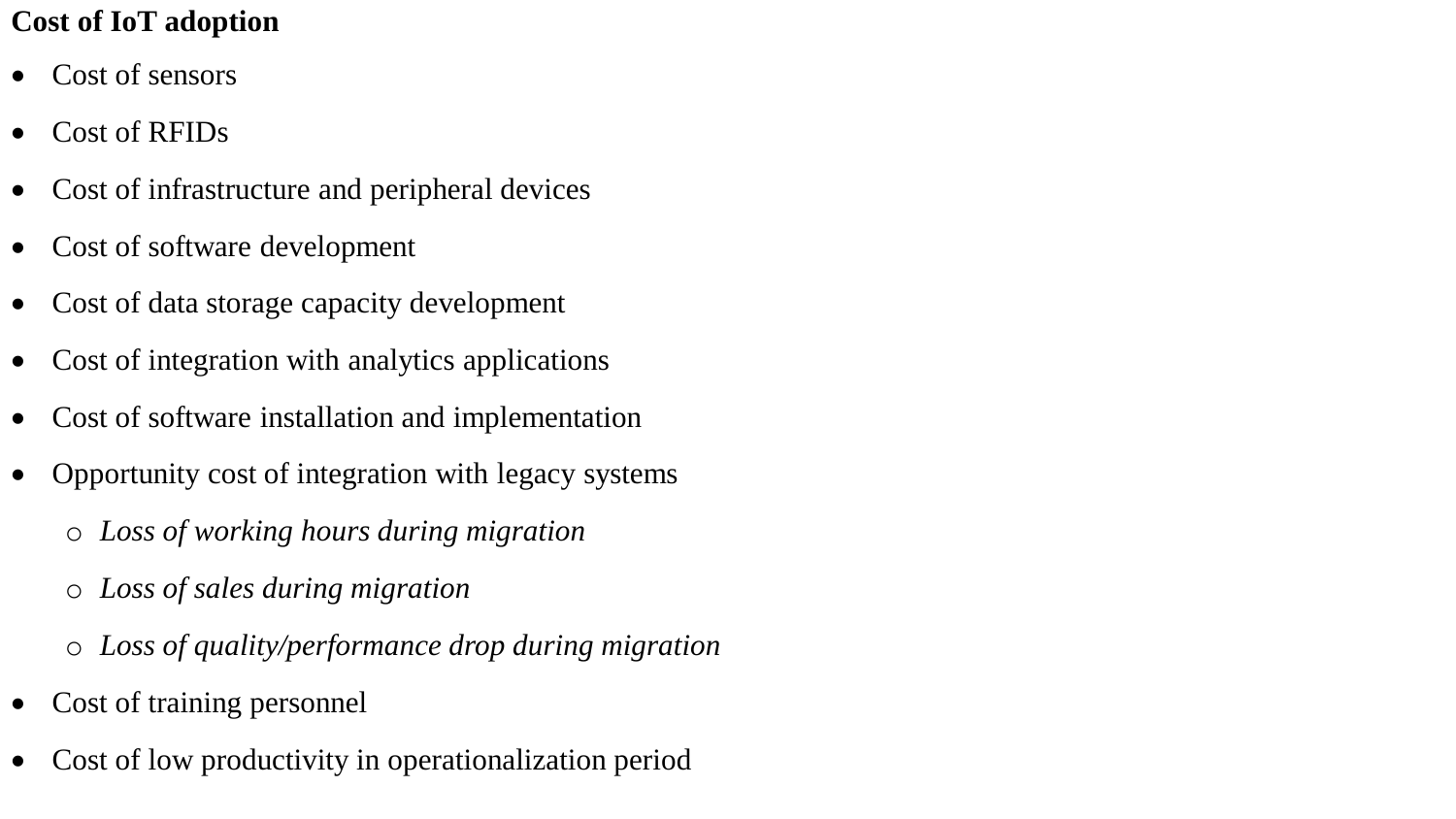### **Benefits out of IoT**

- Increase in sales increase in fill rate, customer satisfaction, service level
- Cost savings due to reduced miles in logistics
- Cost savings due to predictive maintenance increased utilization of machines – greater productivity
- Cost savings from increased process efficiencies reduced operating cost
- Cost savings due to reduced understocking of RM smart procurement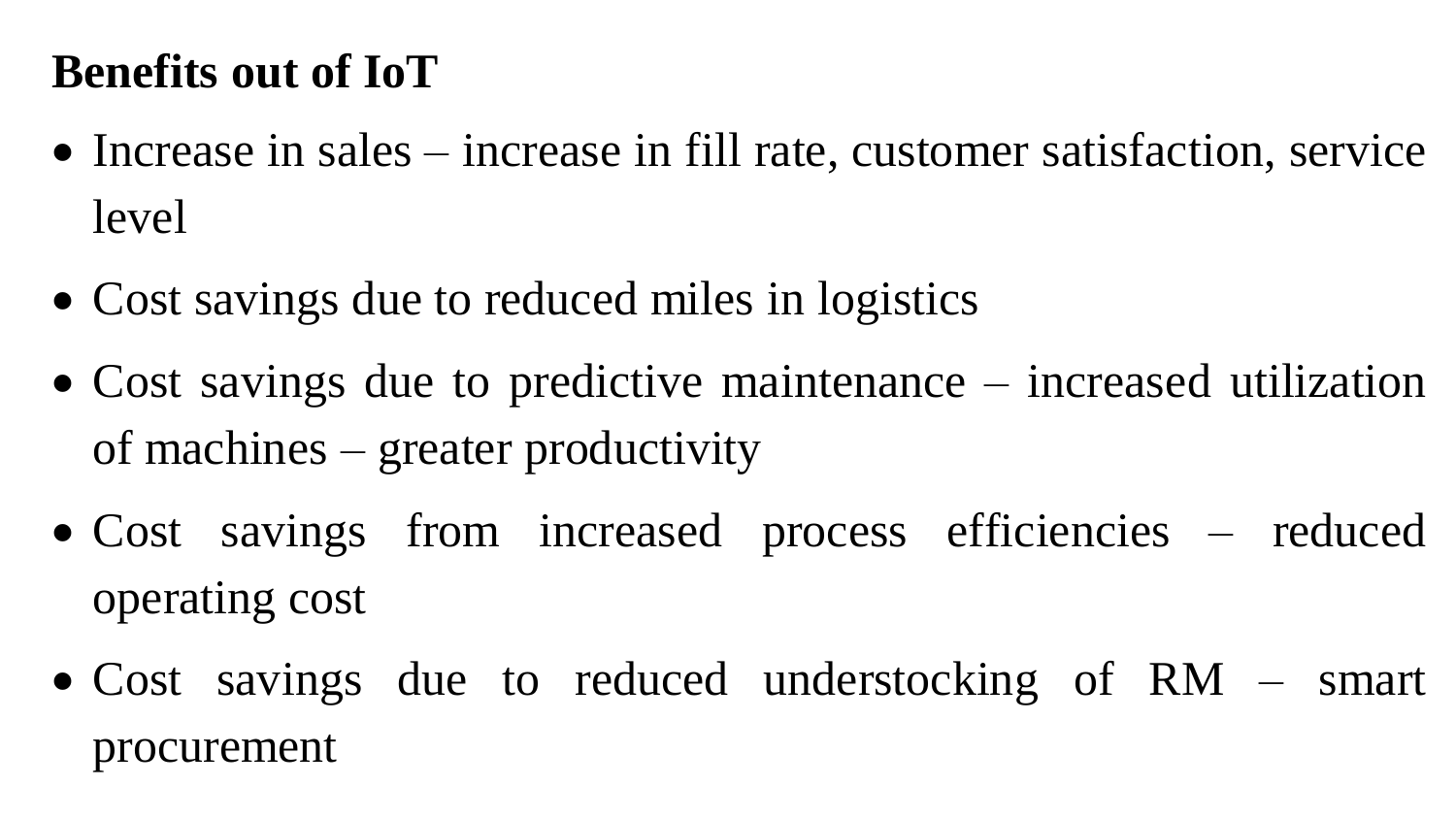Total cost =  $Cost$  of IoT Architecture + Cost of Development & Integration  $+$  Cost of IoT deployment  $+$ Cost of Training =  $33^*N + 33000^*P + 1600^*M +$  $A*(X+Y) + C + D*T + B*Z$ 

Total benefit  $=$  Savings from reducing unplanned downtime  $+$  Savings from reducing unnecessary maintenance + Benefits from increased MTBF and reduced MTTR

 $= Q^*R + K^*L + Y^*H1^*N + MHR^*T_f$ 

**33\*N + 33000\*P + 1600\*M + A\*(X+Y) + C+D\*T+B\*Z <**  $Q^*R + K^*L + Y^*H1^*N + MHR^*T_f$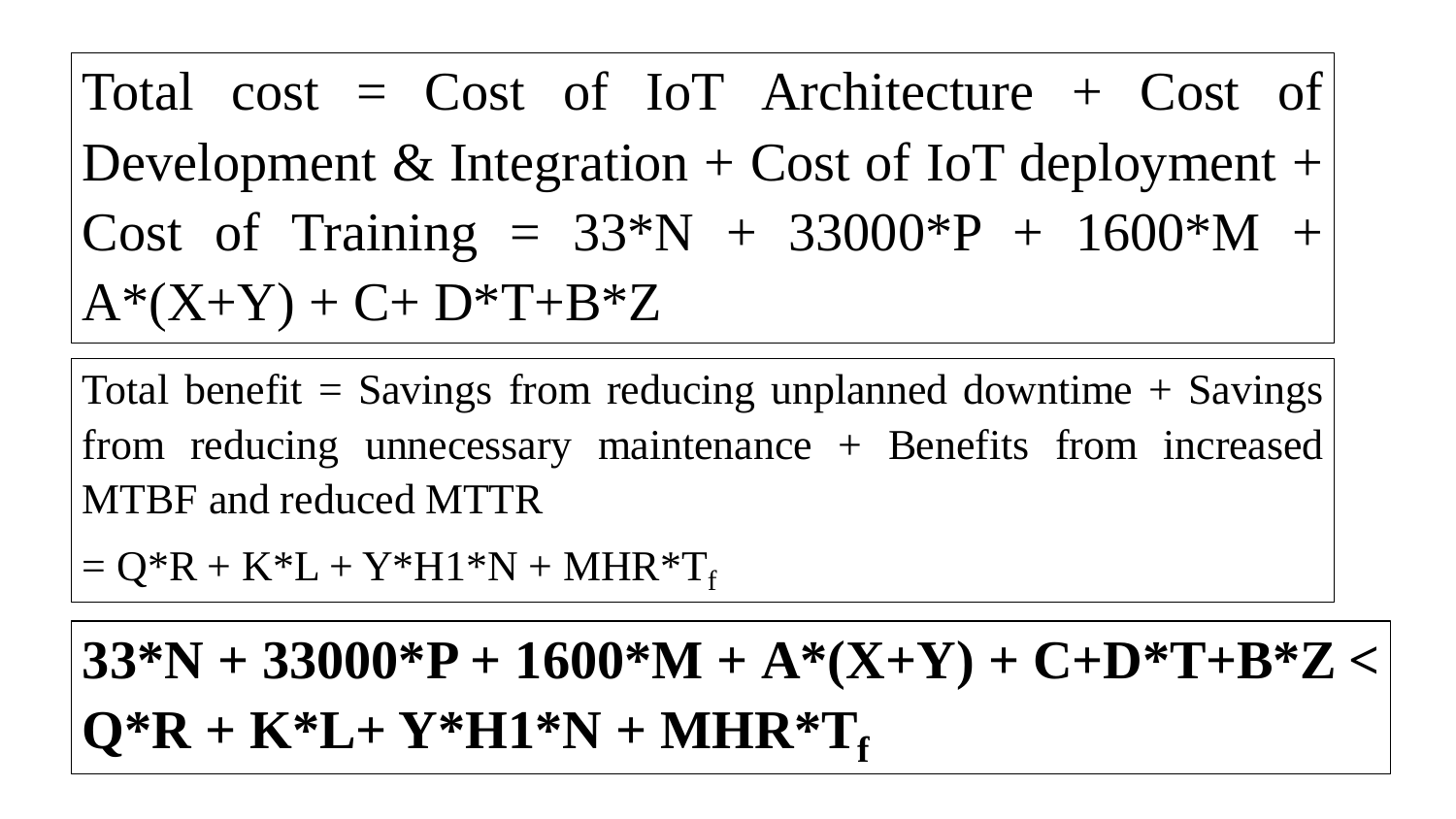## **HOW READY IS INDIA FOR INDUSTRY 4.0?**

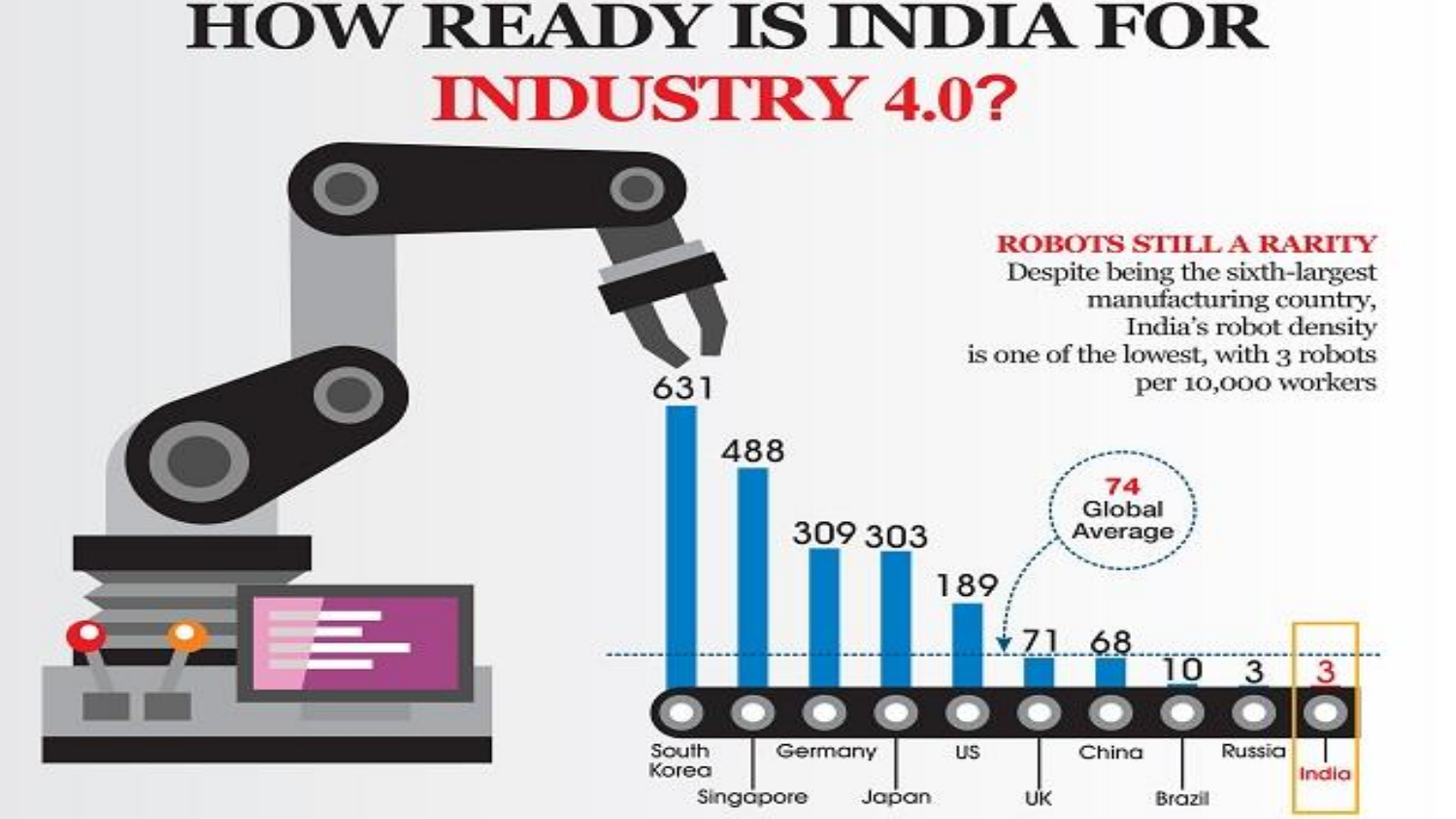## Themes and issues with Industry 4.0

- The smart factory efficient, speedy, programmable, neat and clean, less wasteful, less employment opportunities, robots driven, humans go behind machines, will they result in robotized customers?
- Smart products always on, monitorable, controllable, programmable, obedient, privacy, nuisance, demanding time and attention
- Cloud computing voluminous, remote control, outsourcing, core competency, speedy adaptability (cloud owners can offer algorithms for optimization), cyber security, hacking, data manipulation and real time data damage, loss of competitiveness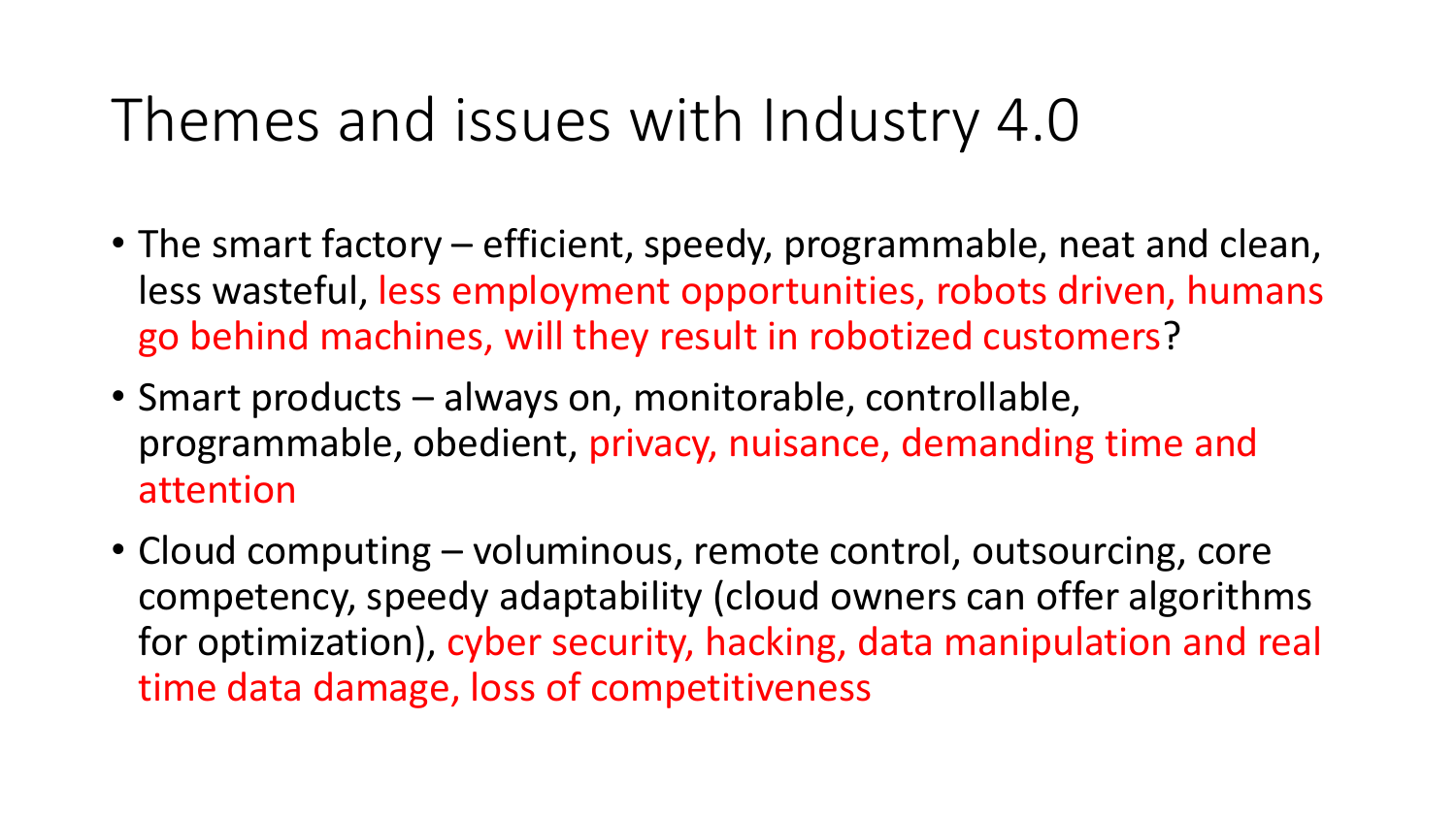### Themes and issues with Industry 4.0

- IIOT connectivity, reach, monitoring in real time, CAPA using AI, machine learning opportunities (replacing human continuous improvement interventions- what will happen to quality circles, small group activities, team work), preventive and real time maintenance, interruptions could be costly and need to be managed remotely (what will happen to gemba?)
- AI more intelligent than the human, best practices, programmable, learnability, neural algorithms (self managing), the tyranny of the few, invisible controls, corruptibility of instructions leading to high damage (not if andon is installed), rigidity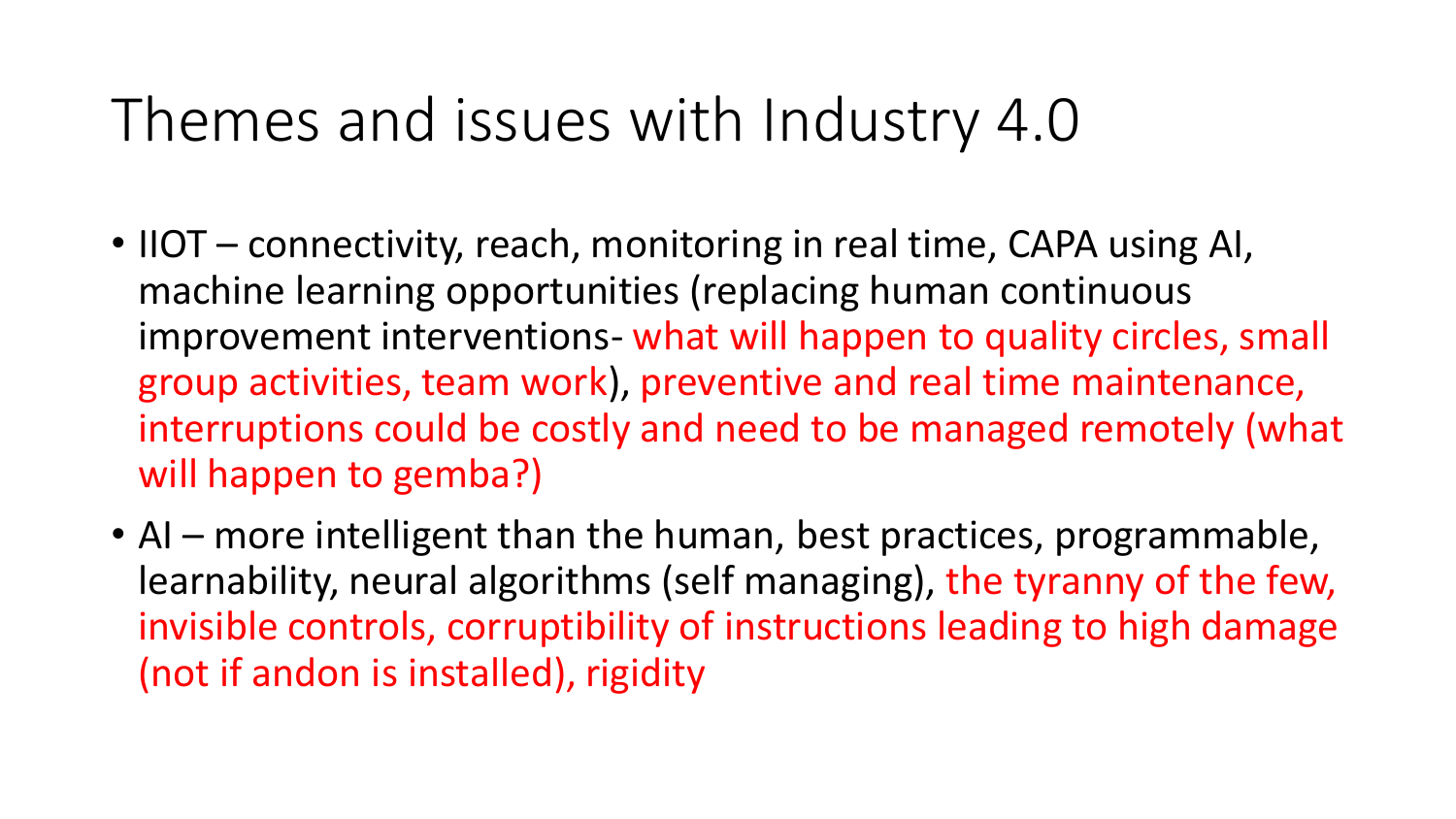## Themes and issues with Industry 4.0

- Data analytics fact and data based management (a Baldrige core value), discover interrelationships between various parts of the process, link with social media, optimization, better decision making, data overload, data confusion, data cross-wiring, extensive data gathering (how will costs be affected?), army of sensors
- Robotics precision, programmable, repeatability, predictability, measurability, data gathering, reliable, durable, wont talk back, no shop floor excitement, shop floor too quiet, rigidity, maintenance intensive, costly?
- 3 D Printing flexibility, distributed manufacturing, retail production, single piece flow, ideal for rural populations, transport needs could go down, cost could go up